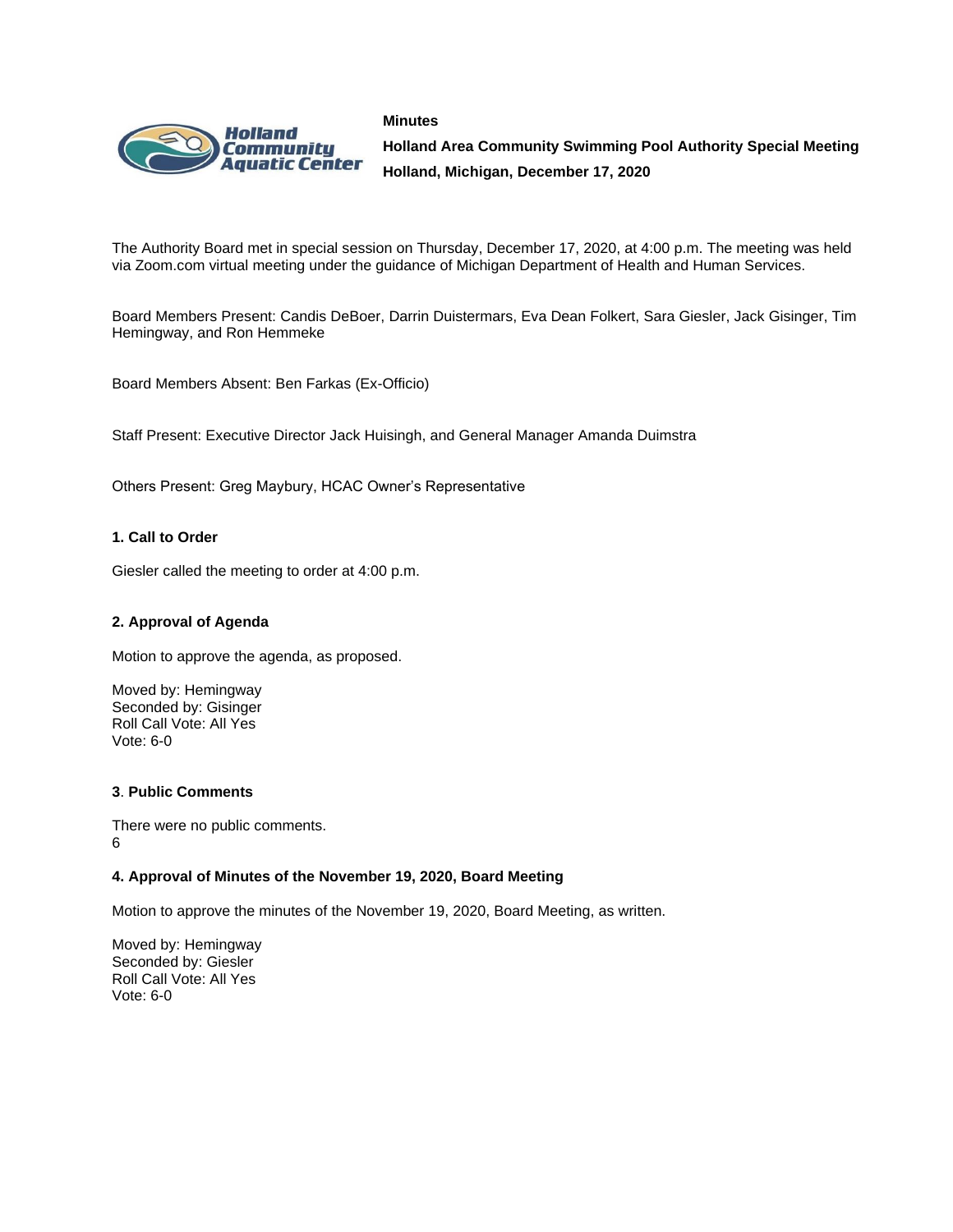## **5. HCAC Foundation**

Huisingh provided a brief update from the Foundation Board. The group has raised approximately \$1.5 million in their efforts to achieve the indoor track, expanded lobby, and expanded fitness area.

Note: deBoer entered the meeting at 4:05 p.m.

#### **6. HCAC Next Gen Project Status Update**

Maybury provided the Board with a brief construction update. The project remains on schedule, within budget, and now includes the Board-approved additions of the track and expanded lobby per philanthropic support achieved to date.

#### **7. HACSPA Executive Committee**

a) Social Media Policy: Duimstra provided the Board with a proposed social media policy.

Motion to adopt the policy, as written.

Moved by: Hemingway Seconded by: Gisinger Roll Call Vote: All Yes Vote: 7-0

- b) Strategic Plan update: Giesler has generated a strategic plan document for Board review and it has been sent out to the Board. Board members are encouraged to add their input to the document.
- c) Marketing/Branding Proposal: The Public Relations and Safety Committee has received and reviewed a marketing and branding proposal provided by Boileau Communications. Committee members are encouraged to provide feedback to Duistermars.

#### **8. HACSPA Finance Committee**

- a) An annual audit report was provided by Mr. Matt Sinnema of Kiekover, Scholma, & Shumaker, PC. The audit was issued as "unqualified" or "clean and without problems".
- b) The Finance Committee recommend a Debt Budget Revision.

Motion to approve the Debt Budget Revision, as proposed.

| <b>DEBT BUDGET</b> | Approved 6/25/2020 | Proposed 12/17/2020 |
|--------------------|--------------------|---------------------|
| Approved Millage   | $1.24$ mills       | $1.24$ mills        |
| Revenue            | \$1.795.380        | \$1.858.872         |
| Expense            | \$1.753.200        | \$1.753.500         |
| Net Total          | \$<br>42.180       | 105.372<br>ጦ        |

Moved by: Gisinger Seconded by: Hemingway Roll Call Vote – All Yes Vote: 7-0

c) It was noted that the Operations Budget Revision previously agreed on should continue as \$2.1 million in revenue and \$2.1 million in expenses, with a net zero position.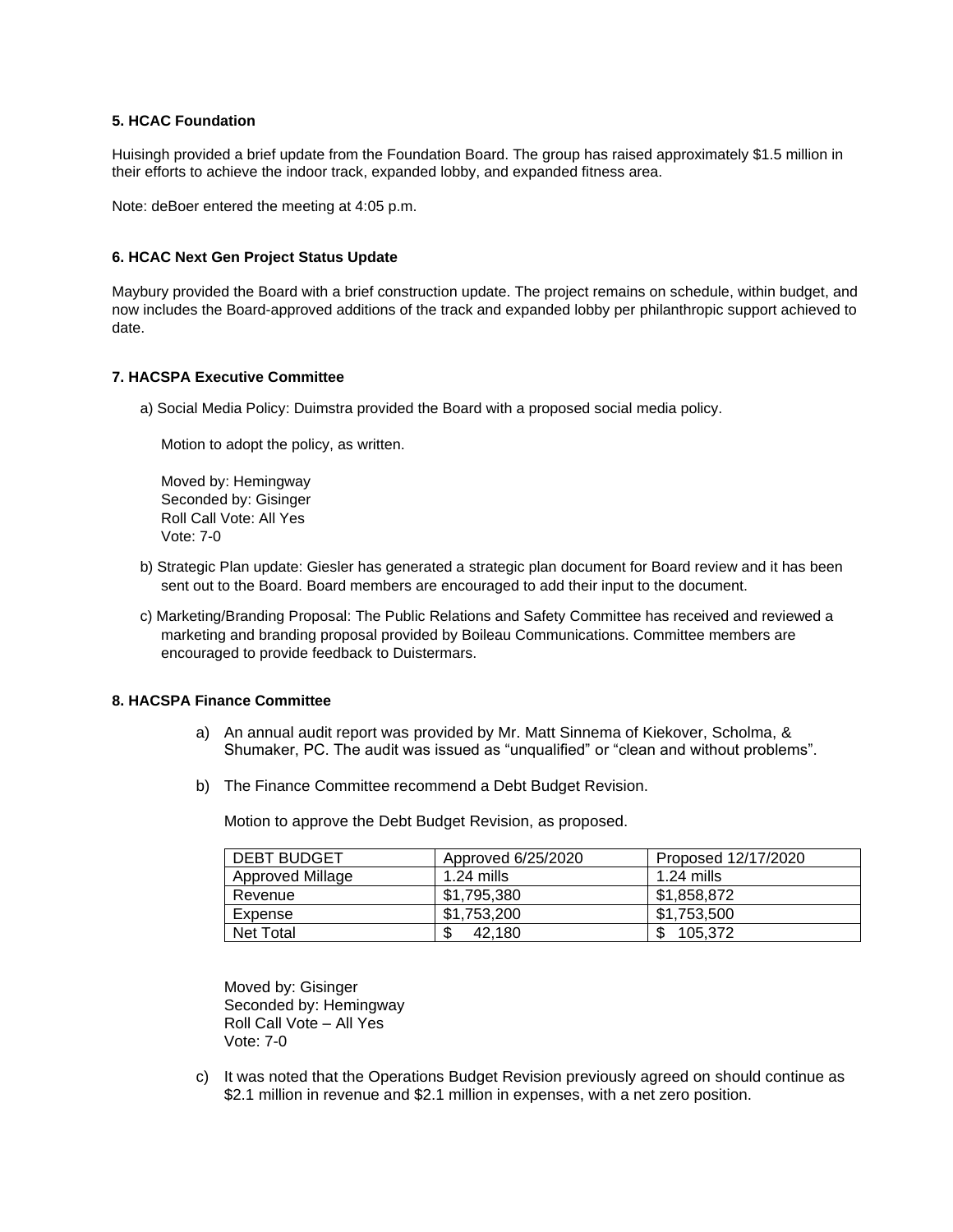d) MERS Assumption "Addendum" Proposal

Motion to approve the MERS Assumption "Addendum" to achieve 2021 MERS requirement for additional definitions.

Moved by: Gisinger Seconded by: Hemingway Roll Call Vote: All Yes Vote: 7-0

## **9. Executive Director Update (Huisingh)**

- a) HCAC closed the FY2019-20 in December rather than October-November time frame due to COVID-19.
- b) HCAC achieved another "Clean or unmodified" audit report, which is this management team's  $7<sup>th</sup>$  in row.
- c) HCAC is pleased to have achieved a positive fund balance contribution for the year considering the severe use restrictions and shutdowns between March of 2019 and today. We continue to effectively maintain expenses below revenues.
- d) Going into the COVID-19 shutdowns and restrictions HCAC was operating at record performance and year over year improvement in each business unit including; Daily Usage, Memberships, Aquatics lessons and partnerships with Community Schools and Groups.
- e) This shows a strong desire to utilize the existing Aquatic Center, even during renovation and construction. Improvements and enhancements for our Community use Every Day in warmer water and improvements to our fitness area including a new walking rehabilitation track are generating excitement for our future capabilities.
- f) The School Aquatics Safety program will restart virtually in February per special School invitations.
- g) As schools restart and per Superintendent approvals, we will be providing art supplies to some area elementary schools to achieve area children's artwork of what they like about their Aquatic Center. It is our hope to utilize some of these pictures on our safety chain-link fencing around our construction project this summer.
- h) The fitness center and lap pools are currently allowed to be open with specific capacity allowances, 1 swimmer per lane and no group practices or coaching is allowed through at least Dec 20.
- i) HCAC continues to operate at, or near, Covid-restricted capacity allowances throughout our open days Monday – Saturday.
- j) Further Governmental and County directions are anticipated in the coming days.
- k) Re-opening plans are being revised in preparation for increased capacity allowances.
- l) The management team continues to support all operational and construction requirements.